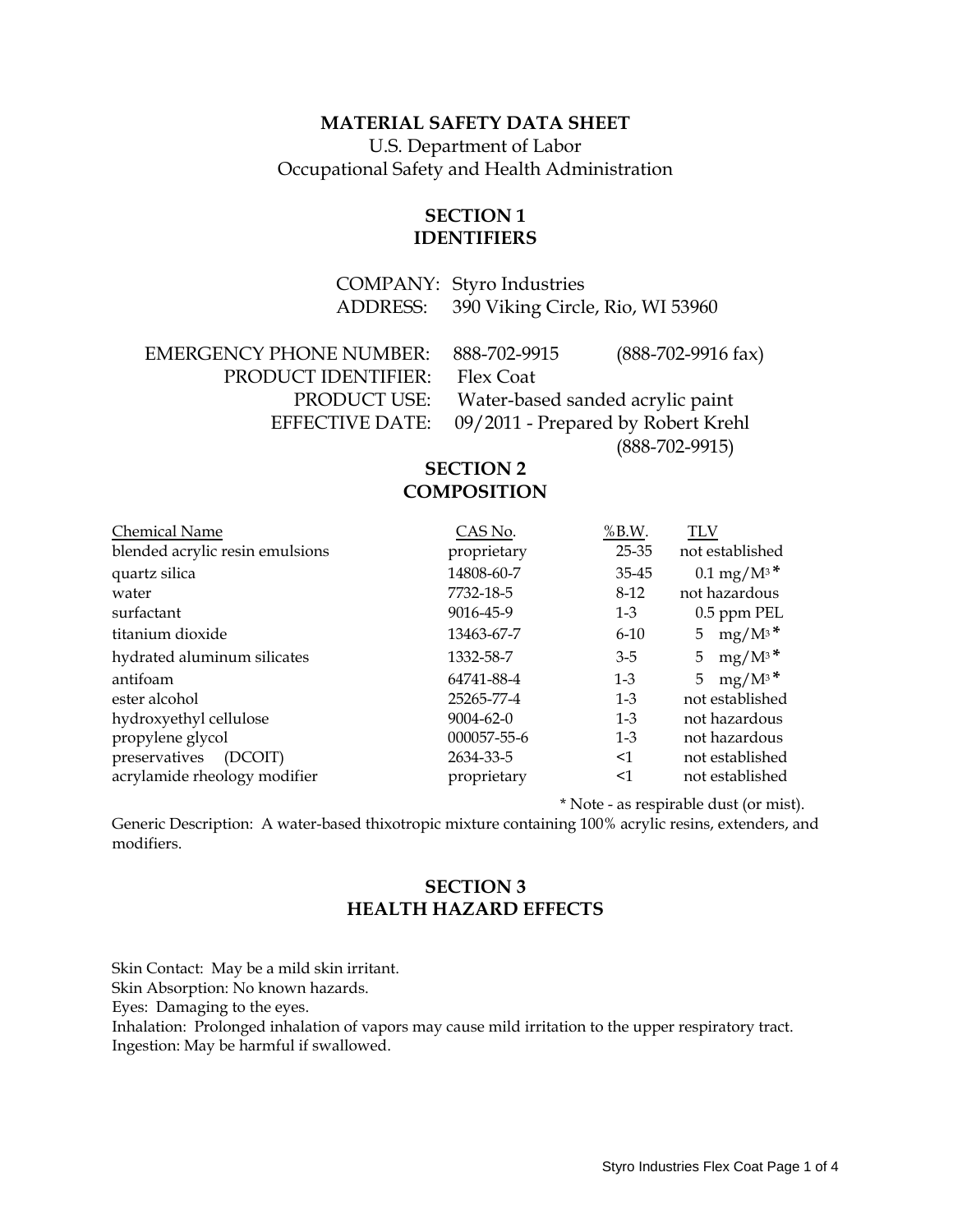## **SECTION 4 FIRST AID INSTRUCTIONS**

Skin Contact: Wash exposed area with a soap solution or water.

Eye Contact: Immediately flush eyes with water for 15 minutes. Immediately contact a physician for additional treatment.

Inhalation Exposure: Remove victim from contaminated area to fresh air. Apply appropriate first aid treatment as necessary.

Ingestion: Do not feed anything by mouth to an unconscious or convulsive victim. Specific: Do not induce vomiting. Immediately contact a physician. Dilute contents of stomach using 3-4 glasses of milk or water.

### **SECTION 5 FIRE AND EXPLOSION HAZARD DATA**

Not Flammable Flash point: >200 degrees F Seta Flammable limits: N/A Extinguishing media: N/A Auto-ignition Temperature: None Special Fire Fighting Procedures: None Unusual Fire and Explosion Hazards: None Explosion Data: None Hazardous Decomposition Products: None.

#### **SECTION 6 SPILL INSTRUCTIONS**

Spill Instructions

General: Ventilate area. Place in waste disposal container.

Specific: Flush area with water. Wet area may be slippery. If so, spread sand or grit.

## **SECTION 7 STORAGE AND HANDLING PRECAUTIONS**

Storage Instructions: Keep container closed. Keep dry and out of reach of children and pets.

Handling Instructions: Normal chemical handling.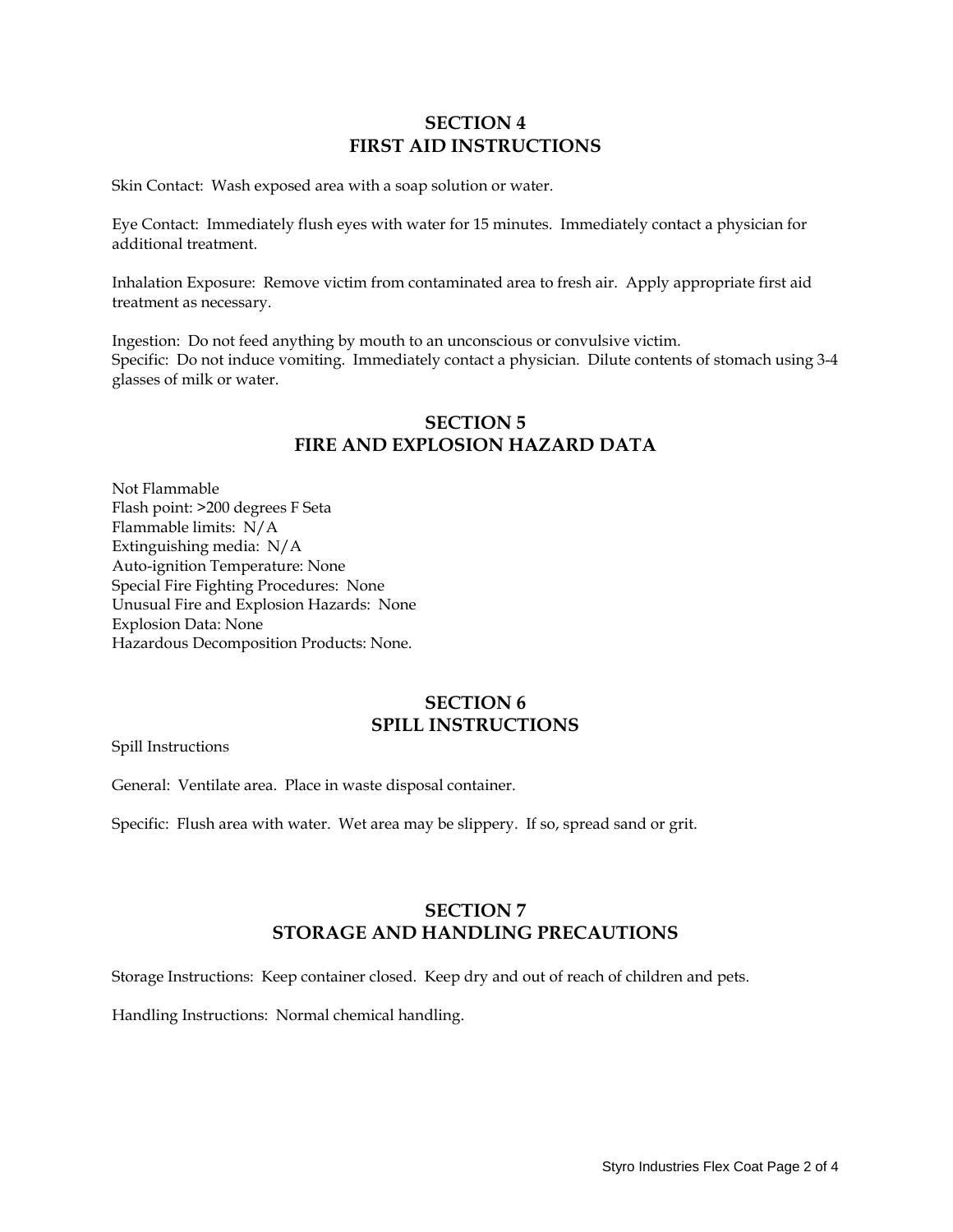### **SECTION 8 EXPOSURE CONTROL - SPECIAL PROTECTIVE EQUIPMENT**

Ventilation Protection: Adequate ventilation. Recommended Respiratory Protection: If ventilation is inadequate, use a mask with dust/mist/fume cartridges. Recommended Skin Protection: Rubber gloves. Other Protective Equipment: Full coveralls. Recommended Eye Protection: Splash proof chemical goggles. Personal Hygiene: Wash thoroughly after handling product. Exposure Limits ACGIH TLV - none established Exposure Limits OSHA PEL - none established

#### **SECTION 9 PHYSICAL DATA**

pH: Approx. 8.0 Fl. Pt.: > 200F Seta (cc) non-flammable Vapor Pressure: 17.5 mm Hg Vapor density: 1 (water = 1) Evap. Rate:  $\leq 1$  (ether = 1) Physical State: thixotropic, opaque liquid Percent volatile by volume: Approx. 22% VOC: 35.5 gm/L Sp. Gr. 1.22 % Solubility (water): dispersible in water (partially soluble).

## **SECTION 10 STABILITY AND REACTIVITY**

Chemically stable water-based coating. No known conditions promote severe chemical instability or reactivity.

### **SECTION 11 TOXOLOGICAL DATA**

Effects of acute or chronic exposure have not been determined. Product contains no materials known to be teratogenic, mutagenic, or. carcinogenic. Reproductive toxicity or embryo-toxicity is not known.

## **SECTION 12 ECOLOGICAL INFORMATION**

Aquatic toxicity is not known. Product is mildly alkaline, therefore higher concentrations of the product in estuaries may increase the pH of the estuary slightly.

## **SECTION 13 DISPOSAL INFORMATION**

Disposal Instruction General: Dispose in accordance with local, state, and federal regulations.